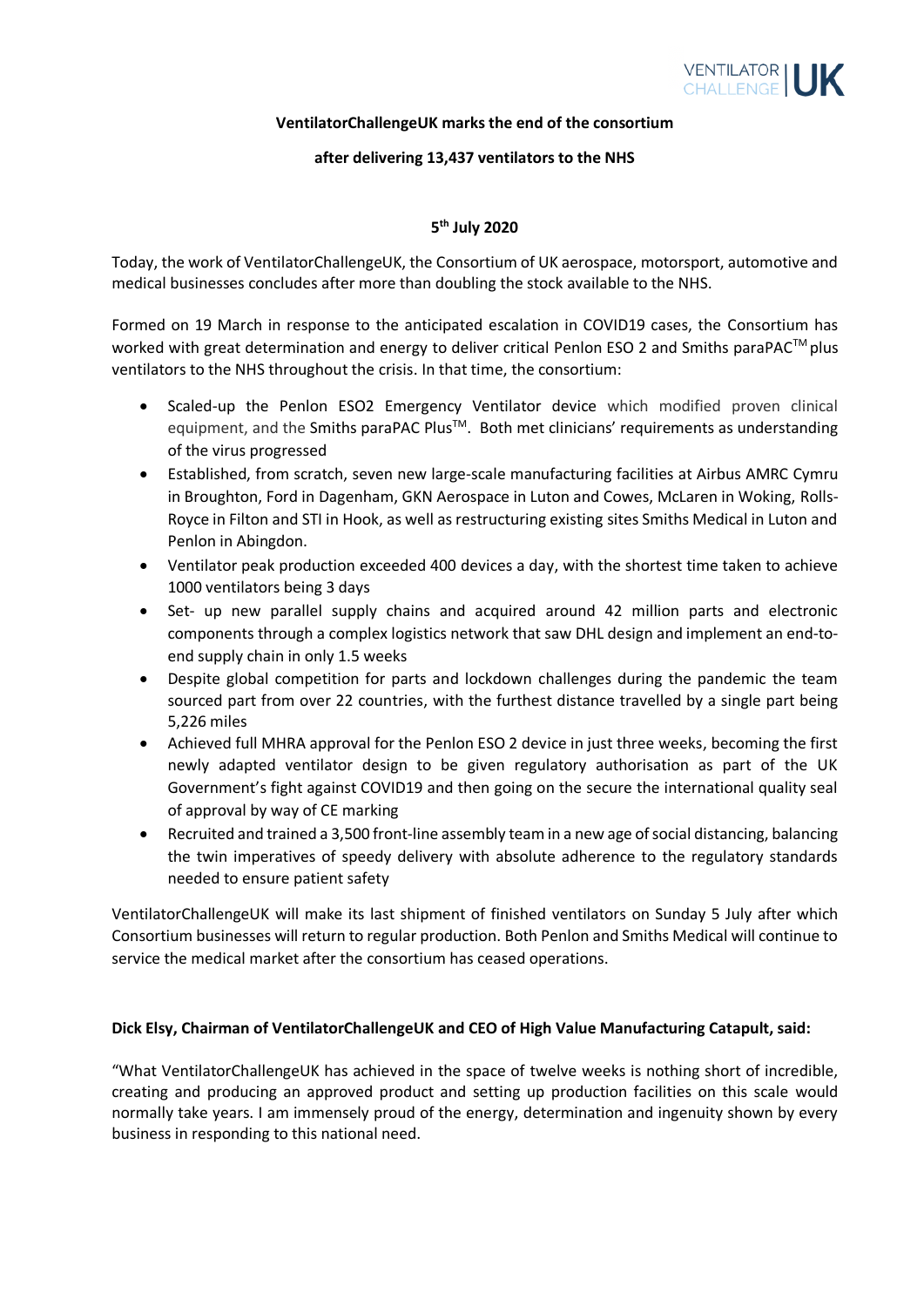

Together, we have helped ensure the NHS has always had access to the number of ventilators it needs, and we're pleased to have also contributed to building a resilient stock should ventilators be required in the UK in the future.

This coalition of the very best of this country's people and capability across different sectors has truly showcased the strength of the manufacturing industry in the UK. While we have now delivered all the required ventilators to the NHS, the Consortium is looking to capture lessons learned and share them across the engineering community – and with Government – as key tools to help UK industry get back on its feet after the COVID19 pandemic has passed."

## **Chancellor of the Duchy of Lancaster Michael Gove, said:**

"The Ventilator Challenge has been a great success and I would like to thank every manufacturer and designer, and their incredible workforces, for the huge part they've played in the national effort to protect our NHS and save lives. In around three months, industry has stepped up to make 14,000 new machines to save lives on the NHS frontline and to help safeguard against any future outbreak.

The Ventilator Challenge has shown that UK manufacturing always rises to the challenge at a time of national need. Everyone involved is truly a hero of the coronavirus crisis."

#### **Notes to editors:**

• For further information on VentilatorChallengeUK and how learnings will be applied to UK industry please refer to: [Rosa.Wilkinson@hvm.catapult.org.uk](mailto:Rosa.Wilkinson@hvm.catapult.org.uk) or [maeve.harte@outlook.com](mailto:maeve.harte@outlook.com)

For contact with individual businesses please refer to:

**Accenture:** Andy Rowlands, [andy.rowlands@accenture.com](mailto:andy.rowlands@accenture.com) **Airbus:** Ian Middleton, [ian.middleton@airbus.com](mailto:ian.middleton@airbus.com) **AMRC Cymru**: James Crossling, [j.crossling@amrc.co.uk](mailto:j.crossling@amrc.co.uk) Arrow: Thorsten Hecking, [thecking@arroweurope.com](mailto:thecking@arroweurope.com) **DHL:** Richard Preece, [richard.preece@dhl.com](mailto:richard.preece@dhl.com) **Ford:** John Gardiner[, jgardin2@ford.com](mailto:jgardin2@ford.com) **GKN Aerospace:** Daniel Kendrick, [daniel.kendrick@gknaerospace.com](mailto:daniel.kendrick@gknaerospace.com) **Haas F1**: Stuart Morrison, [smorrison@haasf1team.com](mailto:smorrison@haasf1team.com) **HVM Catapult:** Rosa Wilkinson, [rosa.wilkinson@hvm.catapult.org.uk](mailto:rosa.wilkinson@hvm.catapult.org.uk) **Inspiration Healthcare:** Brook Nolson, [brook.nolson@inspiration-healthcare.com](mailto:brook.nolson@inspiration-healthcare.com) **McLaren:** Tim Bampton[, tim.bampton@mclaren.com](mailto:tim.bampton@mclaren.com) **Mercedes-AMG F1:** Bradley Lord, [blord@mercedesamgf1.com](mailto:blord@mercedesamgf1.com) **Meggitt:** Diane Whitworth[, Diane.Whitworth@meggitt.com](mailto:Diane.Whitworth@meggitt.com) **Microsoft:** Steve Douthwaite, [stevd@microsoft.com](mailto:stevd@microsoft.com) **Newton:** Juliet Purcell, [Juliet.Purcell@newtoneurope.com](mailto:Juliet.Purcell@newtoneurope.com) Penlon: Craig Thompson, [Craig.Thompson@penlon.com](mailto:Craig.Thompson@penlon.com) **PTC:** Jacqui Cook, [jcook@ptc.com](mailto:jcook@ptc.com) **Racing Point:** Will Hings, [will.hings@racingpointf1.com](mailto:will.hings@racingpointf1.com) **Renault Sport Racing:** Lucy Gennon, [Lucy.Genon@uk.renaultsportracing.com](mailto:Lucy.Genon@uk.renaultsportracing.com) **Renishaw:** Chris Pockett, [Chris.Pockett@Renishaw.com](mailto:Chris.Pockett@Renishaw.com) **Rolls-Royce:** Emma Fahy, [emma.fahy@rolls-royce.com](mailto:emma.fahy@rolls-royce.com) **Siemens UK & Siemens Healthineers:** Anne Keogh, [anne.keogh@siemens.com](mailto:anne.keogh@siemens.com)